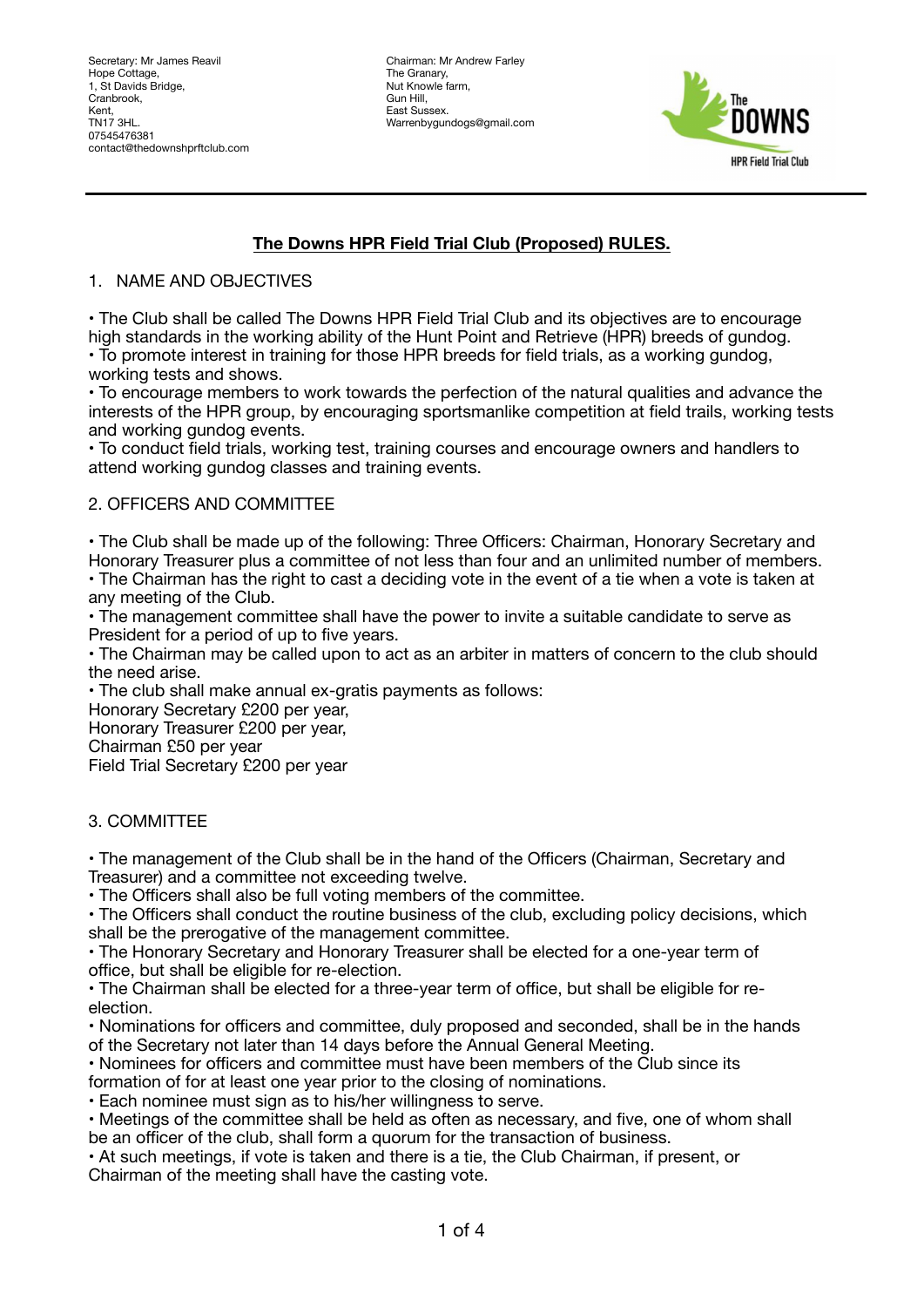Chairman: Mr Andrew Farley The Granary, Nut Knowle farm, Gun Hill, East Sussex. Warrenbygundogs@gmail.com



## 4. ELECTION OF MEMBERS

• There are three types of membership single, joint and junior (up to the age of 16 inclusive).

• Applications for membership shall be submitted to the committee via email by the Membership Secretary, and will be approved unless any committee member knows of a valid reason for rejecting the application. Any such reason must be notified to the committee within 7 days.

• Every member on being elected shall be sent a copy of the Rules.

5. LIST OF CLUB MEMBERS

• The club must maintain an up to date list of members and their addresses and those of Branch members where appropriate and, if so requested, make the list of names available to members of the Club or Kennel Club. A declaration of the number of Members of the Society must be made with Annual Returns.

## 6. VOTING RIGHTS

• Each member shall be entitled to one vote immediately on acceptance of membership.

- Postal votes/proxy votes are allowed.
- Voting shall be by secret ballot or show of hands as decided by majority at the meeting.
- The voting rights for joint members are one vote for each member of the partnership.

## 7. CLUB PROPERTY

• The property of the Club shall be vested in the committee and in the event of the club ceasing to exist, a general meeting shall be called to decide the disposal of any assets and the outcome of the meeting notified to the Kennel Club.

#### 8. CLUB ACCOUNTS

• That a bank account be opened in the name of the club, into which all revenue of the club shall be paid and from which withdrawal shall only be made on the signature of two or more officers. • The accounts shall be kept by the Treasurer and one qualified auditor or two unqualified

individuals with accountancy experience unconnected to the committee, shall be appointed at each Annual General Meeting who shall certify the yearly accounts, before the Annual General Meeting.

• The Treasurer shall keep a record of monies received and paid by the club.

• The accounts shall be certified annually and a statement of accounts shall be available for inspection fourteen days prior the AGM by all club members.

#### 9. SUBSCRIPTIONS

• The annual subscription shall be reviewed and amended by the committee as deemed necessary.

• All subscriptions payable to the Treasurer, The Downs HPR Field Trial Club, by April 1st each year.

• No member whose subscription is unpaid shall be entitled to any of the privileges of membership, and if any member shall fail to pay the annual subscription by May 28th each year, the committee shall have the power to erase their name from the list of members.

• Members may, at the discretion of the committee, be re-admitted to membership on payment of the current year's fees.

#### 10. EXPULSION OF MEMBERS

• Any member who shall be disqualified under Kennel Club Rule A11j (5) and/or Kennel Club Rule A11j (9) shall ipso facto cease to be a member of the The Downs HPR Field Trial Club.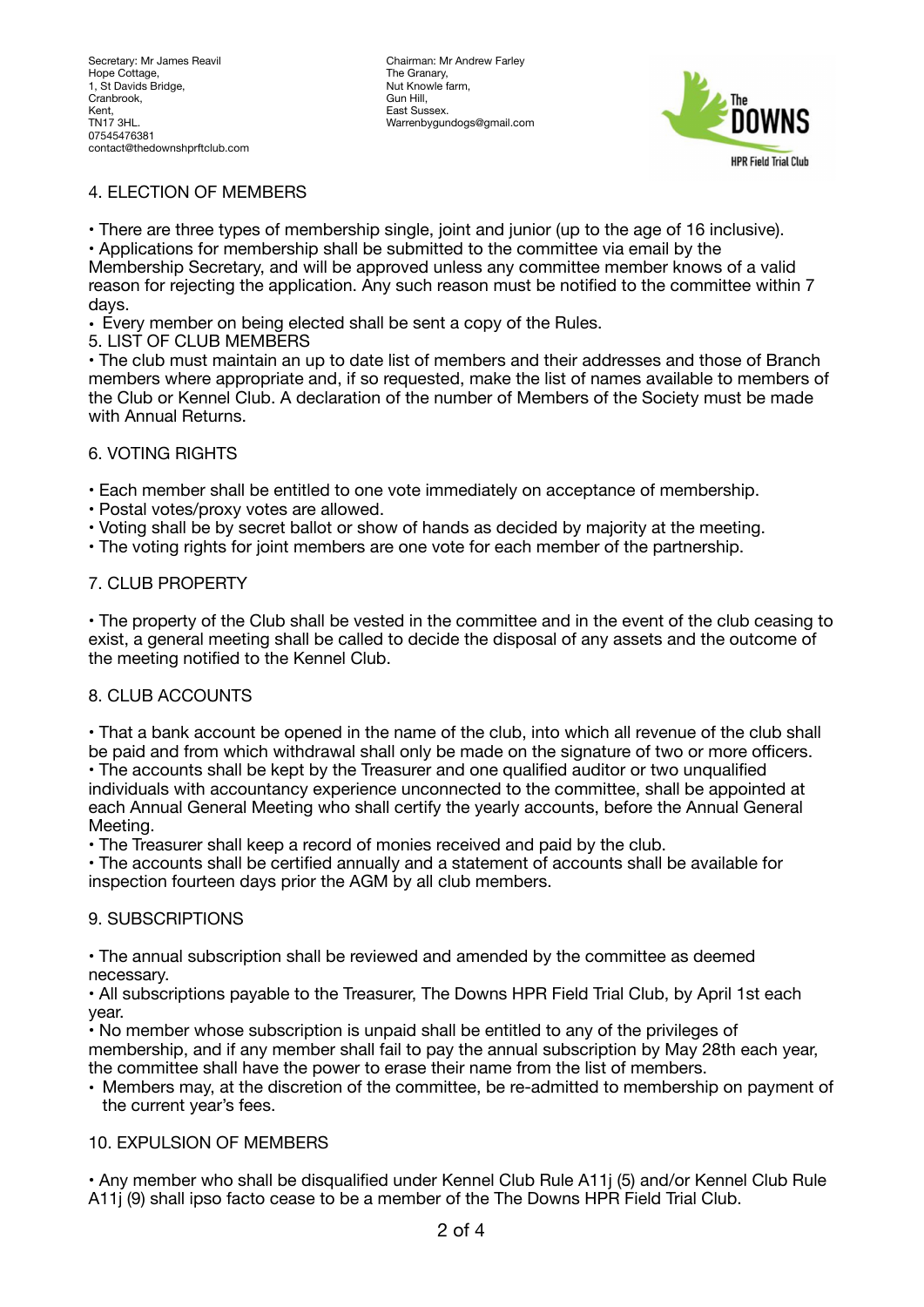Secretary: Mr James Reavil Hope Cottage, 1, St Davids Bridge, Cranbrook, Kent, TN17 3HL. 07545476381 contact@thedownshprftclub.com Chairman: Mr Andrew Farley The Granary, Nut Knowle farm, Gun Hill, East Sussex. Warrenbygundogs@gmail.com



• If the conduct of any member shall, in the opinion of the committee of the club, be injurious to the character and interests of the club, the committee of the club may, at a meeting, the notice convening which includes as an object the consideration of the conduct of any member, determine that a Special General Meeting of the club shall be called for the purpose of passing a resolution to expel him/her. Notice of the Special General Meeting shall be sent to the accused member, giving particulars of the complaint and advising the place, date and hour of the meeting, so that he/she may attend and offer an explanation. If at that meeting, a resolution to expel is passed by a two thirds majority of the membership present, and voting, his/her name shall forthwith be erased from the list of members, and he/she shall thereupon, cease for all purposes, to be a member of the club, except that he/she may within two calendar months from the date of such a meeting appeal to the Kennel Club upon, and subject to, such conditions as the Kennel Club may impose.

• If the club expels any member for discreditable conduct in connection with dogs, dog shows, trials or competition the club must report the matter in writing to the Kennel Club within seven days and supply any particulars required.

## 11. FINANCIAL YEAR/ANNUAL GENERAL MEETING (AGM)

• The financial year of the Club shall be from April 1st to March 31st. The AGM shall be held in September or October each year.

## 12. ANNUAL GENERAL MEETING (AGM) SPECIAL GENERAL MEETING (SGM)

The AGM shall be held for the following purposes:

- To receive the report of the committee and balance sheet.
- To elect officers and committee.
- To discuss any resolutions duly placed on the agenda by a paid up member of the Club, of which 14 days prior notice has been given to the Secretary.
- No business shall be transacted at the AGM unless notice thereof appears on the agenda.

• The election of officers and committee shall be either by vote, ballot of those present, or by postal ballot conducted beforehand.

• An SGM shall be summoned by the Secretary if 30 members or one quarter of the membership send a signed requisition stating the subject to be discussed.

- No business other than the matter on the agenda can be discussed at the SGM.
- The committee of the Club is empowered to call an SGM.

• NOTICE – not less than 28 days' notice of an AGM, or an SGM shall be given to members in writing.

• The agenda for any such meeting shall be available to all members not less than 14 days prior to the date of the meeting.

## 13. AMENDMENTS TO RULES

• The Rules of the Club shall not be altered except at a General Meeting, the notice for which contains specific proposals to amend the rules.

• Any proposed alterations to the rules shall not be brought into effect until The Kennel Club has been advised and given its approval of the alterations.

## 14. ANNUAL RETURNS TO THE KENNEL CLUB

• The officers acknowledge that during the month of January each year, maintenance of the title will be forwarded to the Kennel Club by the Secretary for the continuance of the registration, and that by July 31st each year other returns as stipulated in the Kennel Club regulations for the registration societies and municipal authorities, will be forwarded to the Kennel Club.

• The officers also acknowledge their duty to inform the Kennel Club of any change of Secretary of the Club, which may occur during the course of the year.